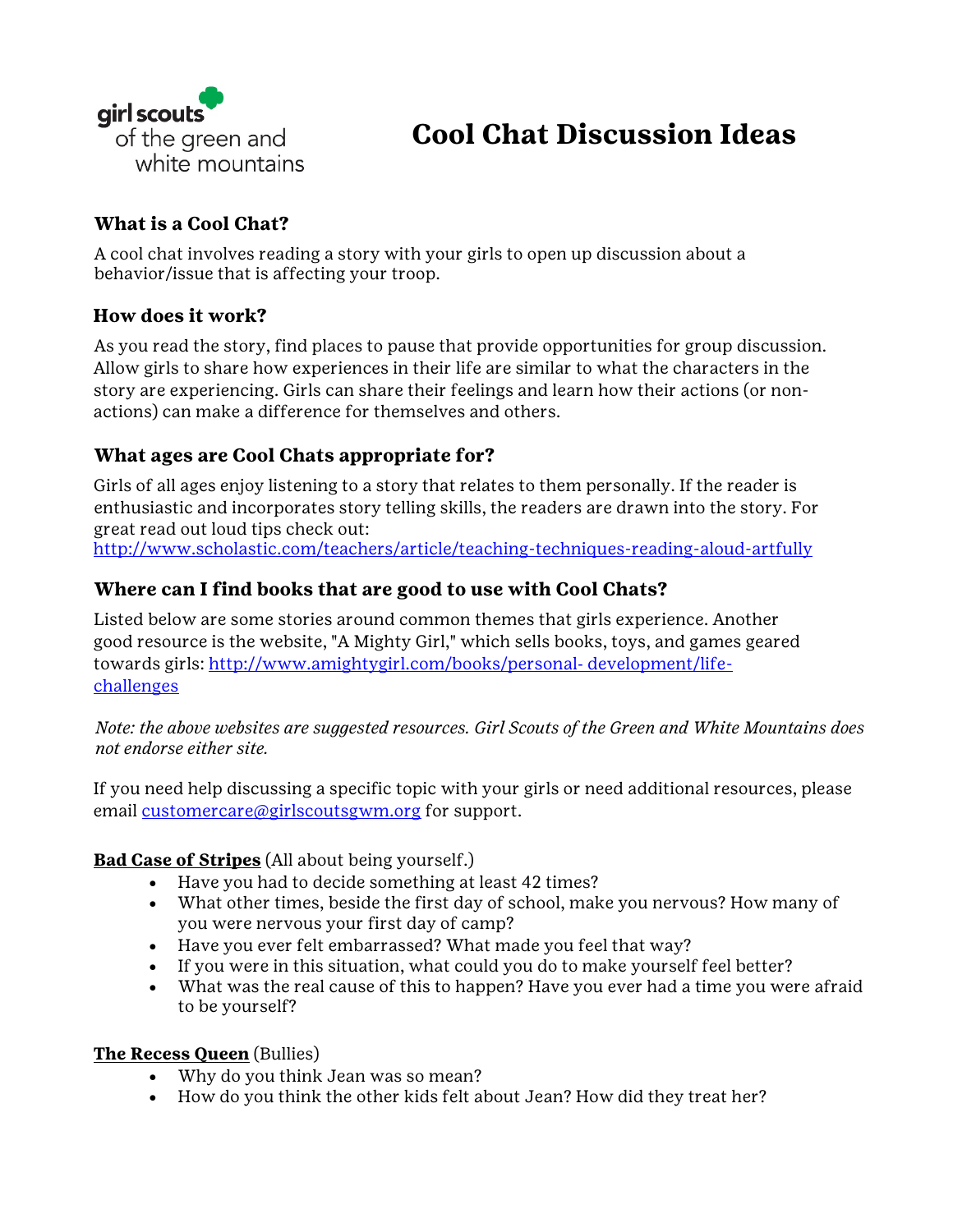- What did the new girl do that was different?
- Why do you think Jean stopped trying to bully Katie Sue?
- How can you use what you learned in this story to help you with your friends?

**Elmer** (Being ok with being different.)

- Why do you think all of the elephants were sad when Elmer was gray?
- Why was Elmer so important to the herd?
- Why is it important to be yourself?
- Do you think Elmer should have changed himself to fit in? Why?<br>• Have you ever changed yourself to fit in?
- Have you ever changed yourself to fit in?

**Tacky the Penguin** (Being ok with being different.)

- How would you feel if you were Tacky? Why?
- What would you do if you were one of the perfect penguins and you had a friend like Tacky?
- Would you rather be a perfect penguin or Tacky? Why?
- What made Tacky different from the perfect penguins?
- Why did the hunters leave?
- What would you do if the big, scary hunters came to your home?

#### **Stand Tall Molly Lou Melon** (Being happy about who you are.)

- Did Molly Lou Melon do the right thing by standing up for herself and not letting Ronald bully her?
- Do you think it was right for Ronald Durkin to bully others?
- How should Ronald Durkin change his attitude?
- What would you do if you saw someone being bullied?
- Why did Molly Lou not get upset that Ronald was being a bully? How did her grandmother help her feel about herself?
- Have you ever been in a situation where you had to deal with a bully? What advice helped you?

**Don't Laugh at Me** (Respecting different abilities. Also includes a song.)

- Do you know anyone who has different abilities than you? If you do, how do they deal with the challenges they face?
- What do you think it feels like to be different?
- What would be a positive way to help someone with disabilities be included in the group?
- Why is it not ok to make fun of someone who is different than you?
- Have you ever made fun of someone who was different than you (or know someone who made fun of someone else?) What could you have done differently?

#### **Click Clack Moo-Cows That Type** (Working together on a cause.)

- What is the story about?
- Why were the cows successful?
- Why were the ducks successful?
- What does the story tell us about teamwork?
- Is this a way to deal with our problems?